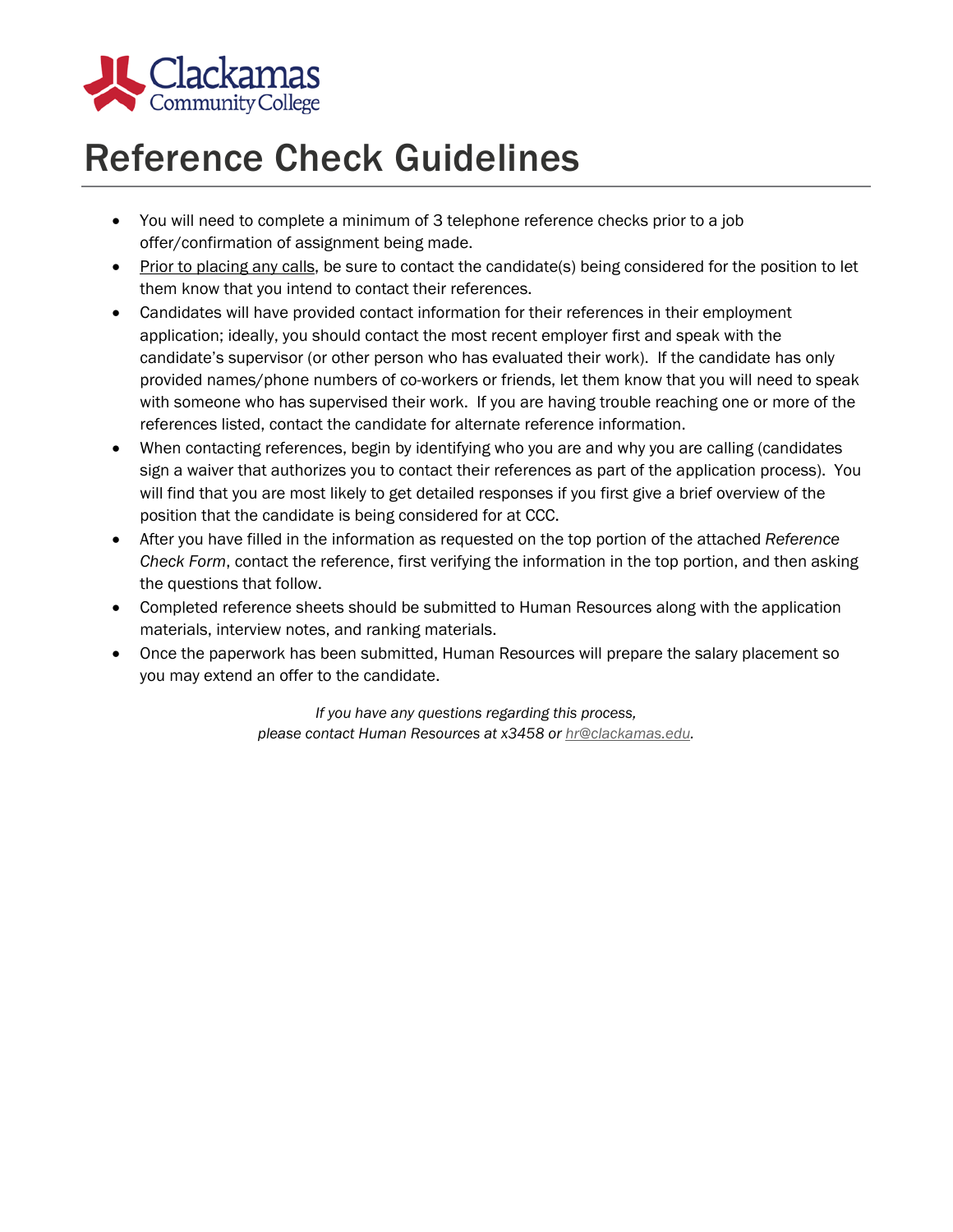

|                  | PLEASE ATTACH SUPPLEMENTAL NOTES AND QUESTIONS ASKED OF THIS REFERENCE. |                                                                                                                                                                                                                                     |  |
|------------------|-------------------------------------------------------------------------|-------------------------------------------------------------------------------------------------------------------------------------------------------------------------------------------------------------------------------------|--|
| <b>REFERENCE</b> |                                                                         |                                                                                                                                                                                                                                     |  |
|                  |                                                                         |                                                                                                                                                                                                                                     |  |
|                  |                                                                         |                                                                                                                                                                                                                                     |  |
|                  |                                                                         |                                                                                                                                                                                                                                     |  |
|                  |                                                                         |                                                                                                                                                                                                                                     |  |
|                  |                                                                         | REFERENCE'S RELATIONSHIP TO CANDIDATE (i.e. supervisor, co-worker, etc.): National Control of the Canada Control of the Canada Control of the Canada Control of the Canada Control of the Canada Control of the Canada Control      |  |
|                  |                                                                         |                                                                                                                                                                                                                                     |  |
|                  |                                                                         | 1. What were the duties assigned to the candidate's position while working at your organization?                                                                                                                                    |  |
|                  |                                                                         |                                                                                                                                                                                                                                     |  |
|                  |                                                                         |                                                                                                                                                                                                                                     |  |
|                  |                                                                         | a. If candidate was a supervisor, how many supervised: Network and the substitution of the substitution of the                                                                                                                      |  |
|                  |                                                                         |                                                                                                                                                                                                                                     |  |
|                  |                                                                         |                                                                                                                                                                                                                                     |  |
|                  | 3.                                                                      |                                                                                                                                                                                                                                     |  |
|                  |                                                                         | responsibilities? $\Box$ Yes $\Box$ No Why or why not? $\Box$ And the set of the set of the set of the set of the set of the set of the set of the set of the set of the set of the set of the set of the set of the set of the set |  |
|                  | 4.                                                                      |                                                                                                                                                                                                                                     |  |
|                  |                                                                         |                                                                                                                                                                                                                                     |  |
|                  | 5.                                                                      |                                                                                                                                                                                                                                     |  |
|                  |                                                                         | willingness to take the initiative, or skill-related questions: organizational or communication skills)?                                                                                                                            |  |
|                  |                                                                         |                                                                                                                                                                                                                                     |  |
|                  |                                                                         |                                                                                                                                                                                                                                     |  |
|                  | 6.                                                                      | Is this person a team player or does he/she excel by working alone? ________________________________                                                                                                                                |  |
|                  |                                                                         |                                                                                                                                                                                                                                     |  |
|                  | 7.                                                                      | What was the candidate's attendance record? Was the candidate on-time and dependable?                                                                                                                                               |  |
|                  | 8.                                                                      | What areas of development were communicated to the candidate and how did he/she respond?                                                                                                                                            |  |
|                  |                                                                         |                                                                                                                                                                                                                                     |  |
|                  |                                                                         |                                                                                                                                                                                                                                     |  |
|                  | 9.                                                                      |                                                                                                                                                                                                                                     |  |
|                  |                                                                         |                                                                                                                                                                                                                                     |  |
|                  |                                                                         | 10. Comment on the candidate's ability to work with a diverse workforce: ___________________________                                                                                                                                |  |
|                  |                                                                         |                                                                                                                                                                                                                                     |  |